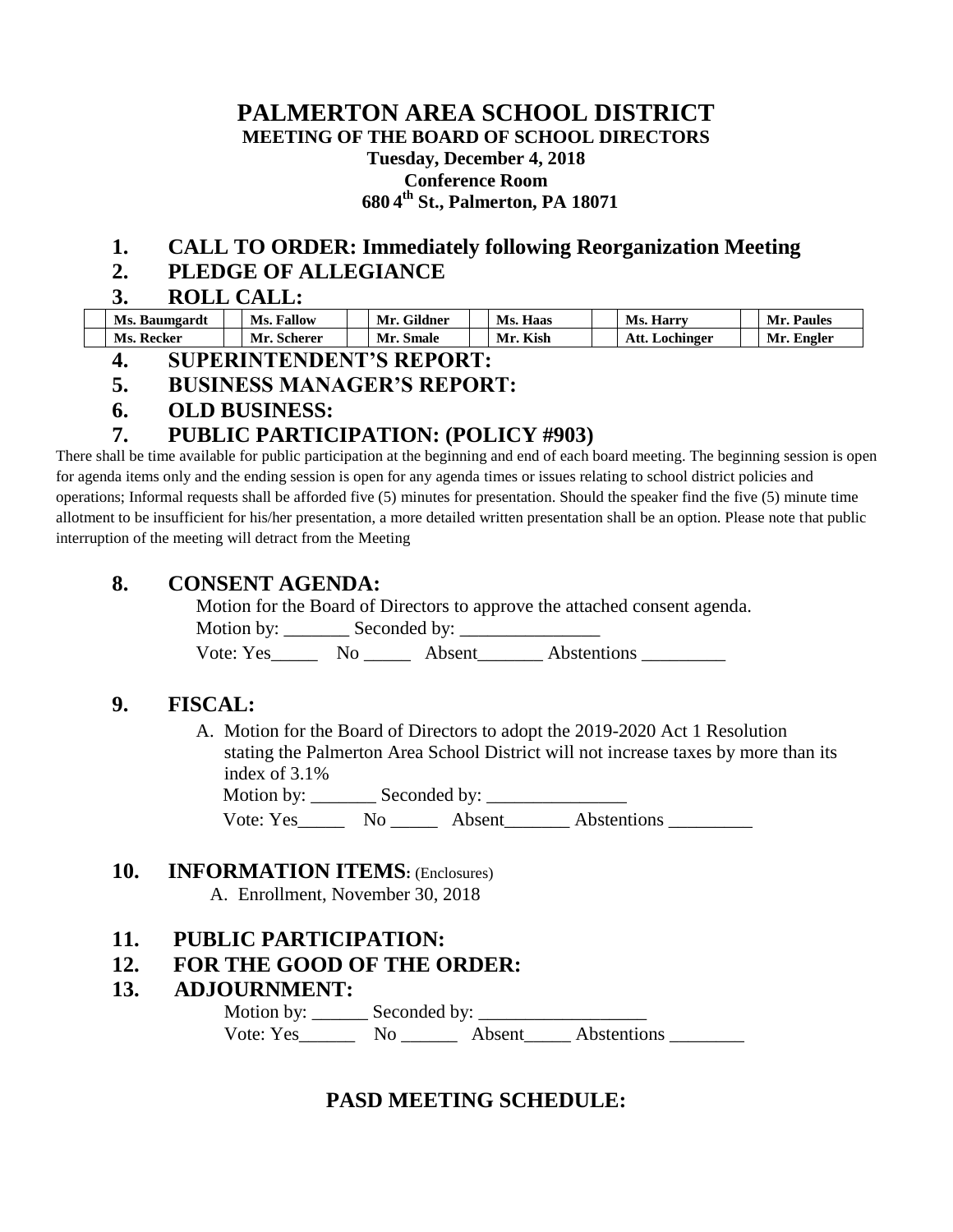**Workshop Meeting:** Tuesday, January 8, 2018 5:30 PM **BOE Meeting:** Tuesday, January 22, 20186:30 PM